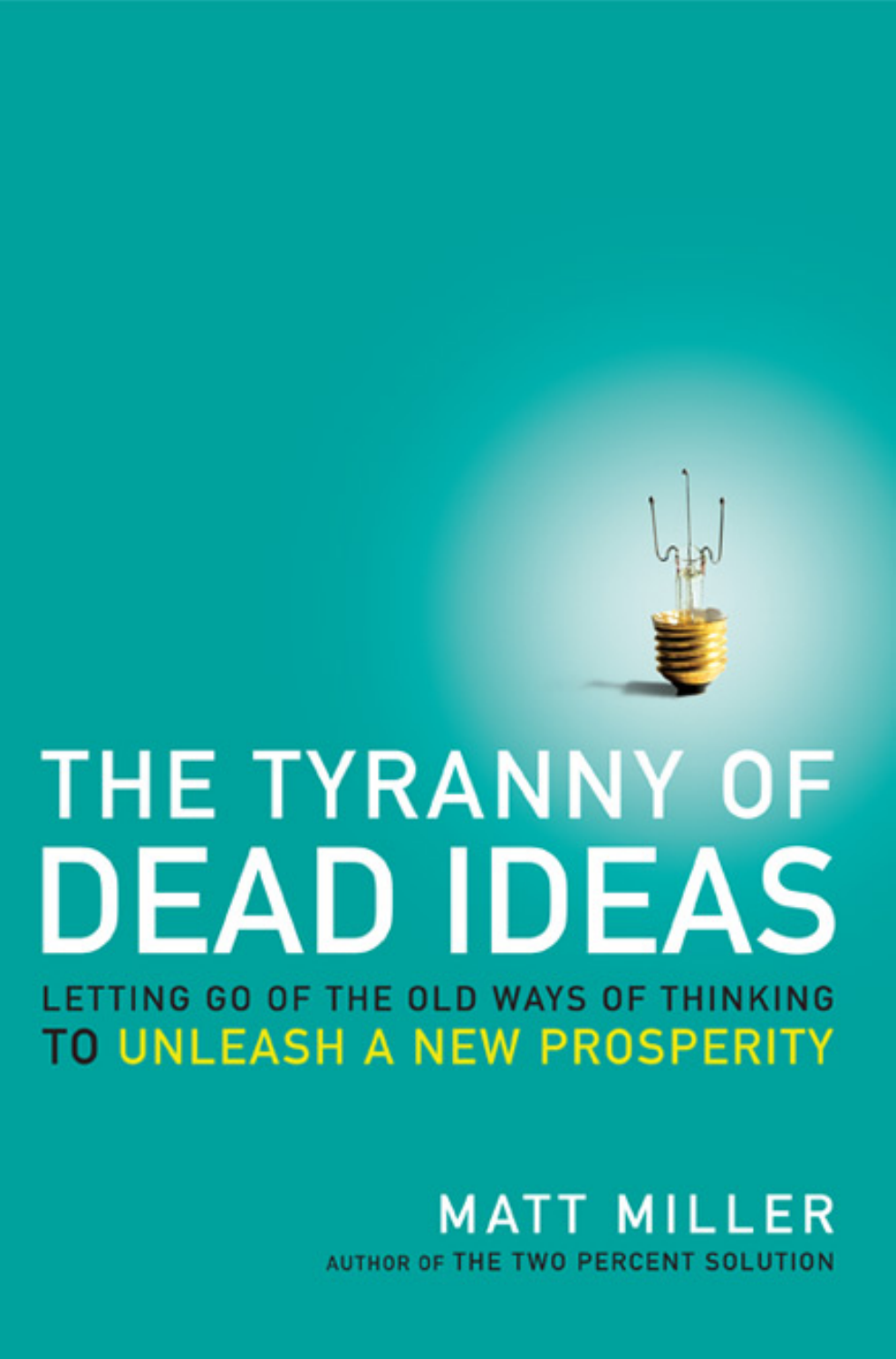#### INTRODUCTION

## TRAPPED

Three facts are now poised to shape our economic life for a generation. First, thanks to global competition and rapid technological change, America's economy is about to face its most severe test in nearly a century. Second, our political and business leaders are doing next to nothing to prepare us to cope with what lies ahead. And third, the reason for this inaction is that our entire economic and political culture remains in thrall to a set of "Dead Ideas" about how a modern economy should work. This book is about the threat that individuals, companies, and the country face from *the things we think we know,* and about the new (and surprising) ways of thinking destined to replace these Dead Ideas so that America will continue to prosper.

The next decade will bring a collision of forces that threaten to disrupt U.S. society, sink the middle class, and call into question the political and business arrangements on which our prosperity and stability have rested for decades. These perils have little to do with the housingrelated financial crisis that gripped America in the fall of 2008; in fact,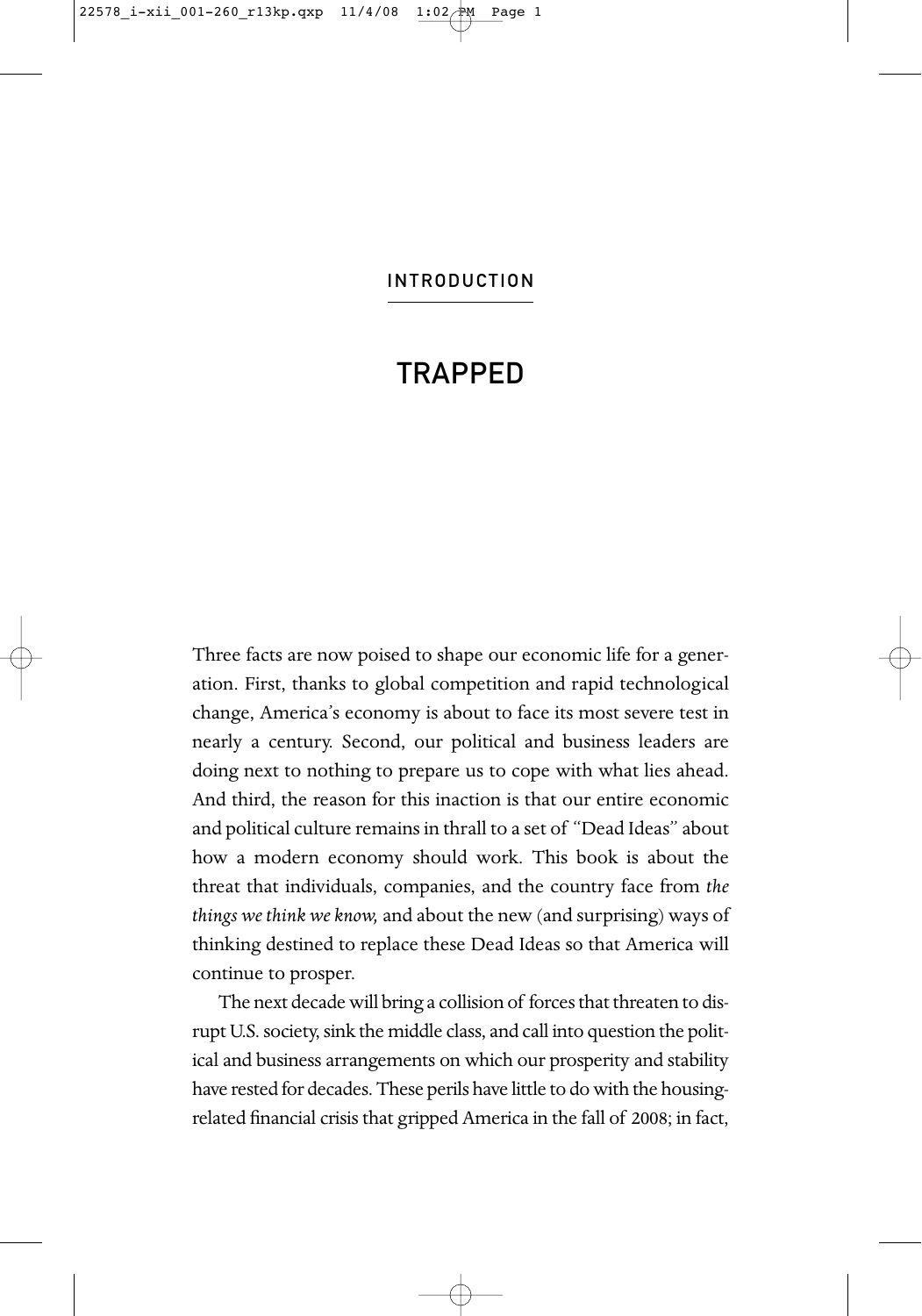the need to steer our way through this near-term credit crunch now masks longer-term economic challenges that are far more consequential. The stakes couldn't be higher: if America doesn't decisively manage these tides of change, we'll face a backlash against our economic model—which, for all its flaws, has produced more betterment for more people than any other system in human history. If this backlash proves contagious, and other advanced nations lose faith in capitalism's ability to improve the lives of ordinary people, the rich world's efforts to protect its citizens from economic change will doom the developing world to dollar-a-day poverty.

The good news is that there are ways to avert this dark scenario and to flourish. The trouble is we're not doing what we need to because of the Tyranny of Dead Ideas. By this I mean the tacit assumptions and ingrained instincts broadly shared by business executives, professionals, policy makers, media observers, and other opinion leaders regarding the way a wealthy, advanced economy like the United States should work. While current thinking about the American economy is hardly monolithic, the individuals who occupy its most influential positions subscribe to certain key premises:

- our children will earn more than we do
- free trade is "good" no matter how many people it hurts
- employers should play a central role in the provision of health coverage
- taxes hurt the economy
- "local control" of schools is essential
- people tend to end up, in economic terms, where they deserve to

These axioms have percolated through the culture for decades, becoming second nature to many of us. They determine which paths we consider, which large questions we view as settled, which possibilities we allow ourselves to imagine. And therein lies the dilemma: from the halls of government to the executive suite,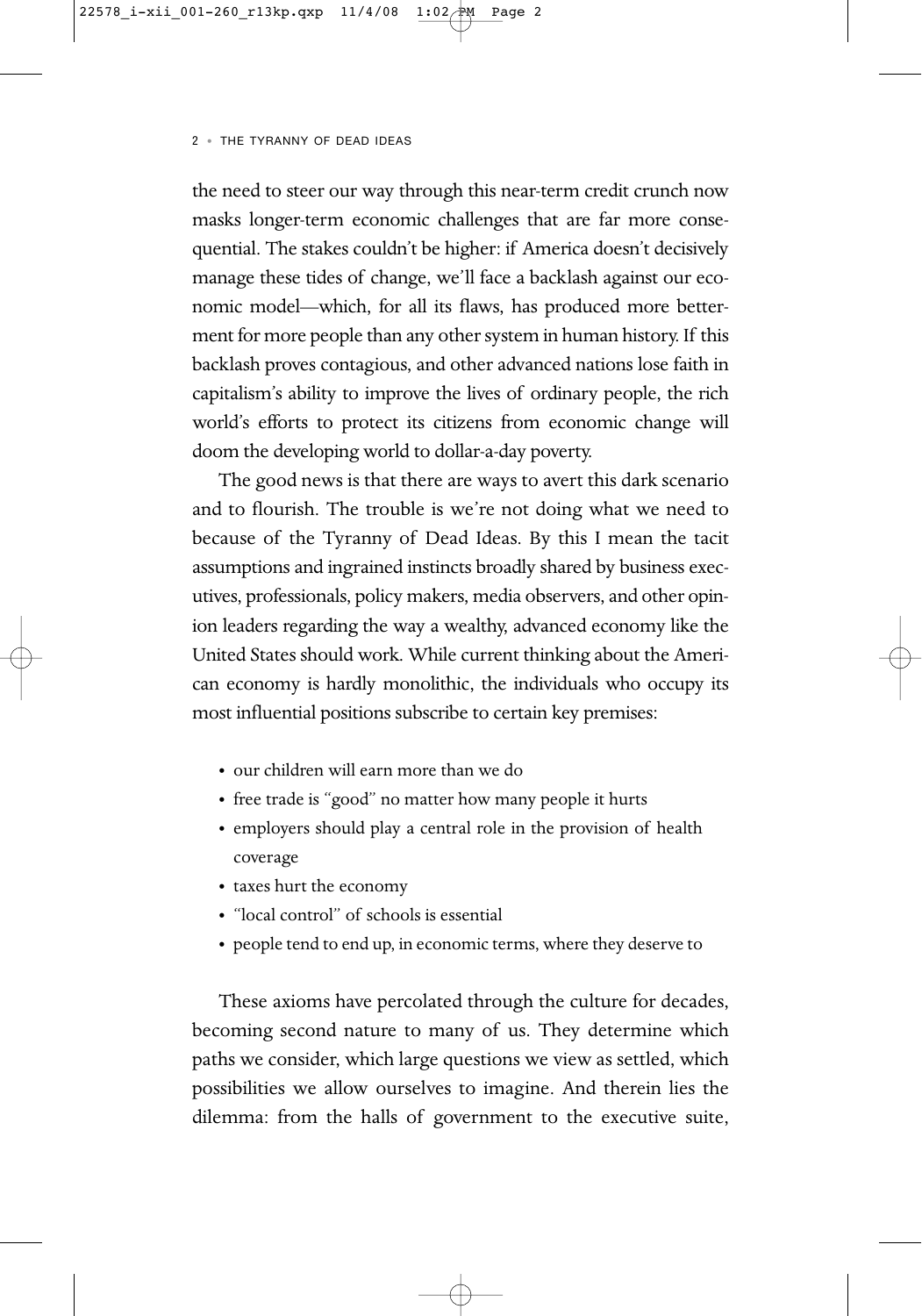from the corner store to the factory floor, Americans are in the grip of a set of ideas that are not only dubious or dead wrong—they're on a collision course with social and economic developments that are now irreversible.

As these new realities crash against what people believe, a strange intellectual chasm is revealed. It's not just ordinary people who are disoriented. The stewards of our economy themselves are lost, at least to judge from the bizarre reasoning on display in exalted precincts. Consider:

- CEOs routinely bemoan skyrocketing health care costs, saying they give foreign companies a competitive edge because governments abroad pick up these bills. Yet in the next breath most executives insist that America's government should not play a bigger role in bearing this burden. *Who else do they think is available?*
- Politicians and business leaders say we should cut taxes for most (some would say all) Americans to boost the economy. Yet America already has \$40 trillion in unfunded promises shortly coming due in Social Security, Medicare, and other programs serving senior citizens—and that's before we toss in the costs of rescuing America's banking system, not to mention assorted sensible blueprints to insure the uninsured, develop clean energy, rebuild roads and bridges, extend preschool, and more. *Has anyone noticed that these numbers don't come close to adding up?*
- Everyone agrees that education is the key to improving future living standards in a fiercely competitive global economy, and that we need to lift all children, not just the most talented, to higher standards of learning and achievement. Yet in the 2008 presidential campaign, not a single major-party candidate questioned our shockingly inequitable system of school finance, which dooms schools in poor neighborhoods in ways no other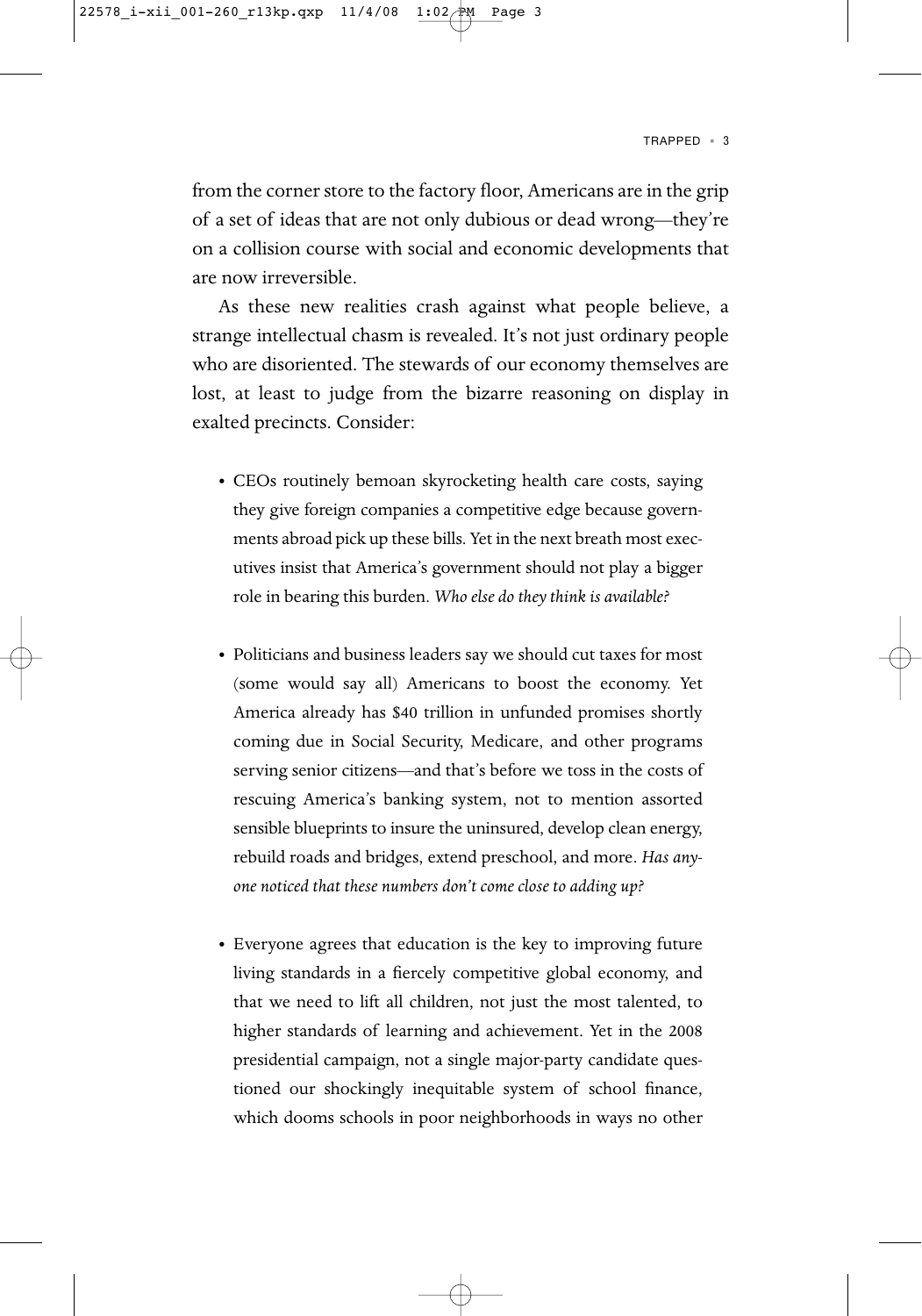advanced nation tolerates. *How are 10 million poor American children supposed to compete?*

• Top economists in both political parties perennially assure us that free trade is "good for the country," because the benefits to some Americans outweigh the losses suffered by others due to foreign competition. *But wait: Who put economists in charge of weighing the interests of one set of Americans against another?*

As puzzles and contradictions like these ricochet across boardrooms, union offices, town hall meetings, and kitchen tables, the questions ask themselves. Why are business leaders afraid or unwilling to say that we need government to play a bigger role in health care? How can top officials and their advisers call constantly for tax cuts when trillions in unpaid bills are coming due? Why do politicians pledge to "leave no child behind" while overseeing public school systems that systematically assign the worst teachers and most rundown facilities to the poor children who need great schools the most? Why do free trade's losers get only lip service even from those elected representatives who say that workers are getting the shaft?

The best explanation is not ultimately cynicism, selfishness, or indifference, nor is it really an inability to perceive and act in one's own long-term self-interest. No, the deeper ailment afflicting today's confused capitalist is intellectual inertia. In every era, people grow comfortable with settled ideas about the way the world works. It takes an extraordinary shock to expose the conventional wisdom as obsolete, and to open people's minds to a new vision of what is possible and what is necessary. Yet eventually a point is reached when what was once deemed unthinkable comes to seem inevitable. The climate of opinion is transformed by events. It happened in the Great Depression, when mass unemployment and hardship swept away long-standing taboos against government intervention in the economy. It happened during the civil rights movement, when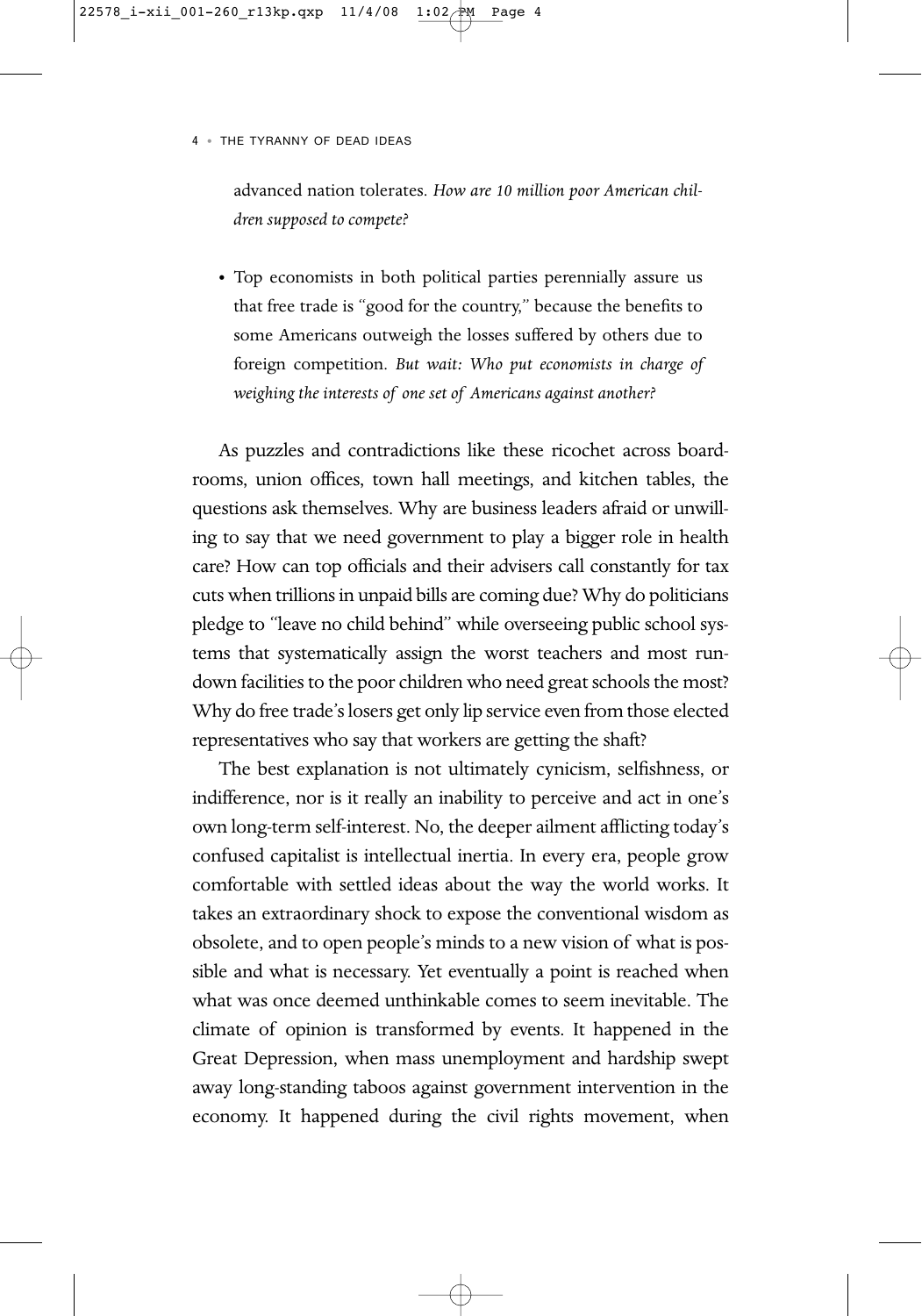televised horrors outraged the nation and brought a convulsion that ended legal discrimination based on race. It happened in the 1970s, when recession, oil shocks, and inflation mixed with the sense that welfare programs had spun out of control to bring a new consensus to renew capitalism's "animal spirits" via lower tax rates. But the forces of the twenty-first-century global economy, powerful as they are, haven't yet proved strong enough to topple the unquestioned ideas that continue to shape American economic life—ideas about the nature of economic progress, the role of the federal government and the corporation, and the best way to balance the risks capitalism brings with the security people seek. For now, in short, America's economic future is at risk because of the Tyranny of Dead Ideas.

I've seen the distorting influence of these ideas from the inside. As a consultant to major companies, I work with top executives across corporate America, and I have heard the doubts and anxieties they bring to such questions. I also know they're too busy running their businesses in the face of unprecedented global pressures to have "connected the dots" on all this. As a government official, I saw how ambition and fear shape political behavior and breed timid thinking unequal to our challenges. As a journalist, I've spent years moving among the voices on all sides of these debates; I've also seen how hard it is for the media to address these questions without resorting to caricatures that mask more than they explain. Together these experiences have given me multiple angles of vision with which to put the American economic mind "on the couch." The struggle to adapt to globalization is poised to dominate the next generation of business and political life. What we need now are not more out-of-touch assertions that faith in markets will see us through, nor do we need well-meaning but naive "stop-the-world" jeremiads. To get past these tired formulations and transform the way we think, we need a burst of what might be called "economic therapy," offered by an ardent capitalist to help the American economy through another of its periodic turning points.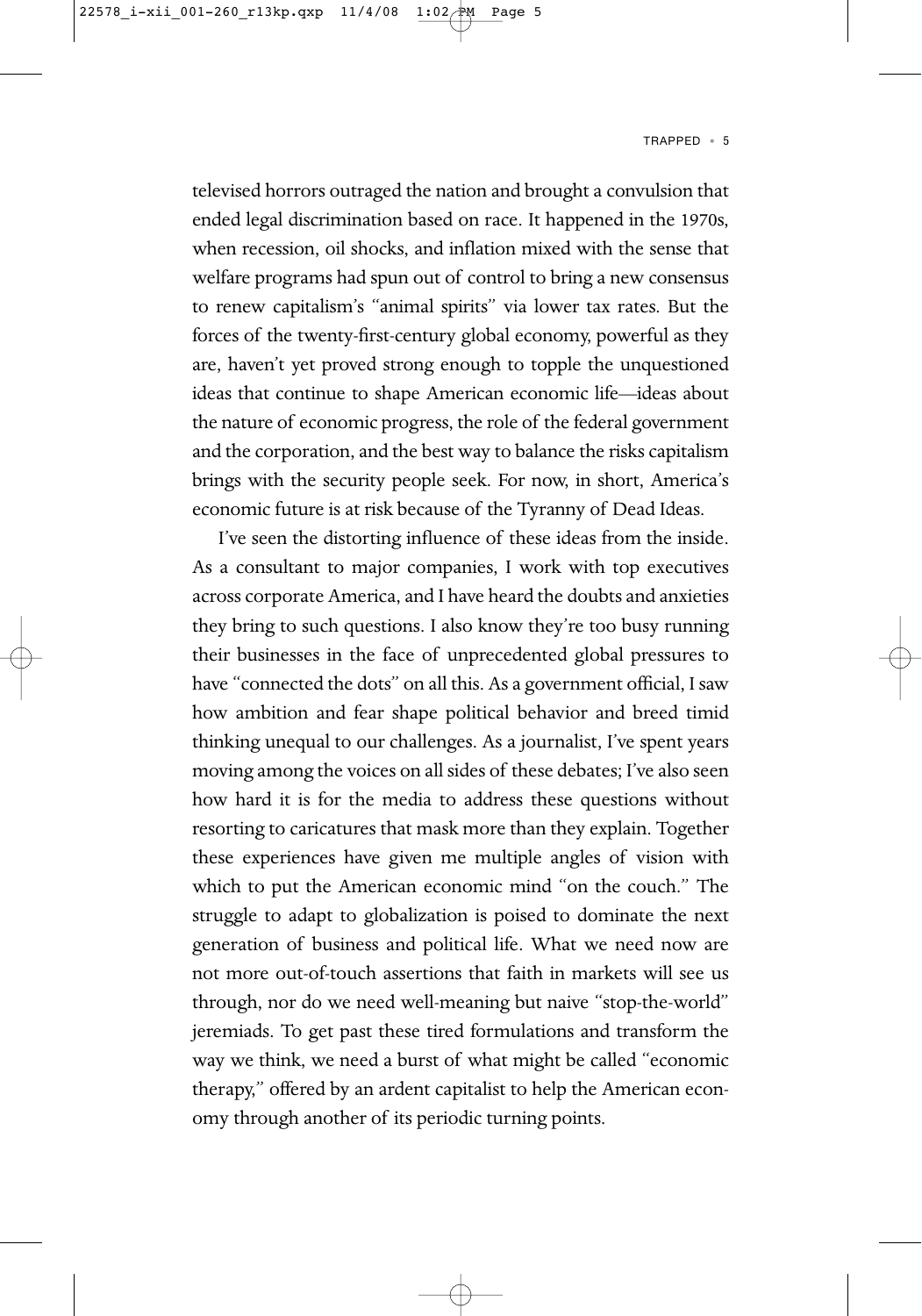The basic aim when our economy reaches such a crossroads is to make sure that the infamous "creative destruction" of capitalism doesn't destroy so much for so many that America's embrace of innovation and economic change is also a casualty. This isn't a new worry, of course. The quest for a better blend of growth and justice has preoccupied reformers since the dawn of the industrial age. But reform is never easy. "Devotees of capitalism are often unduly conservative," wrote John Maynard Keynes in 1926, "and reject reforms in its technique, which might really strengthen and preserve it, for fear that they may prove to be first steps away from capitalism itself." Today, after America's own recent experiments, there is much we already know. We know that old-style "big government" liberalism in America is dead, and that its traditional social democratic cousin in Europe seems a poor model, having produced record rates of joblessness even as it breaks the bank. We also know that Bill Clinton's vaunted "Third Way" came and went without reducing the insecurity that Americans feel in a global age. Yet it is equally clear that the latest conservative "strategy"—cutting taxes (mostly for the well off ), standing idle while health costs soar and the ranks of the uninsured swell toward 50 million, mortgaging our future to nations like China via massive trade deficits, and deregulating our financial system with explosive results—has torpedoed our public finances and fueled a pervasive sense of foreboding.

In this anxious environment, when the traditional alternatives seem exhausted, we need a new way of thinking. And, as history and luck would have it, we are on the cusp of the next of those epochal shocks that opens our minds wide enough to discover it.

### PRESENT SHOCK

The shock will be administered by four forces that are set to accelerate in the next decade. The first of these—call it *White Collar Anxiety*—refers to the fact that jobs higher up the income scale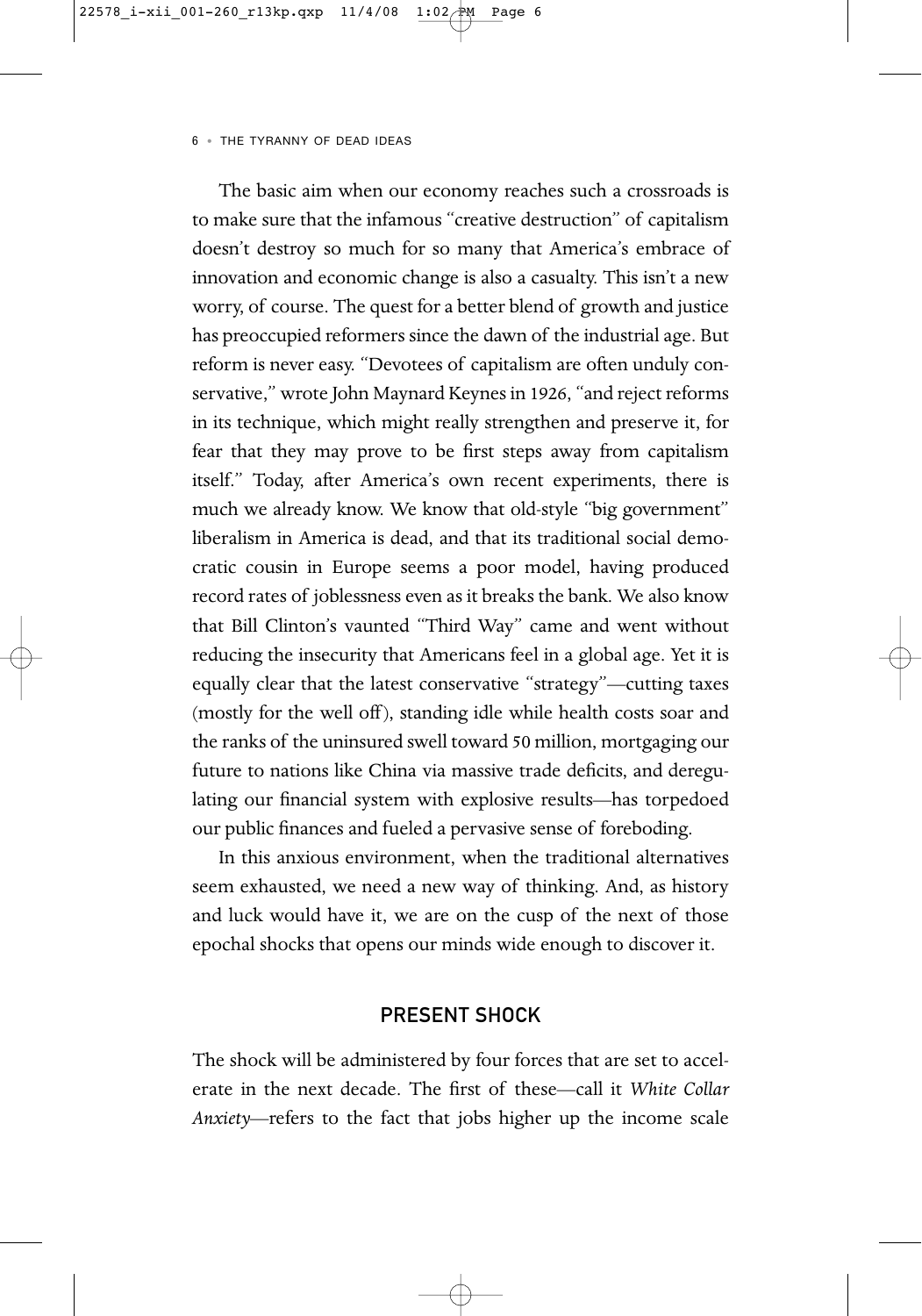(engineers, financiers, consultants, doctors, lawyers) will for the first time be exposed to competition from places like China and India. Alan Blinder, a professor of economics at Princeton University and a former member of the Council of Economic Advisers under President Clinton, estimates that as many as 40 million American jobs may be vulnerable in the coming decades, including many assumed to be immune to such threats. It's been hard enough to maintain a consensus for free trade and technological change as lower-paid manufacturing and service jobs have moved overseas. How will business and politics be reshaped when hungry foreign rivals set wage levels (and trigger "downward mobility") for better-educated and politically potent groups in ways not previously imaginable?

The second force—*The Rush for the Exits*—is corporate America's desire to stop providing health care and pensions to its employees. To be sure, these costs are soaring in ways that seem unsustainable, especially when competing firms in other nations bear fewer of them. Still, American business leaders act today as if their search for an "exit strategy" on benefits is the end of the conversation. What happens to the millions of workers who are left unprotected if companies simply walk away?

The third force is *The Gray Boomer Fiscal Squeeze*—meaning the way the aging members of the baby boom generation will shortly send government's health and pension costs through the roof. The result, at current levels of taxation, is that even "big" government will be strapped, with little cash to devote to the other public purposes we expect it to support, from border security to schools to basic scientific research. Nor will the federal government be in a position to broaden its safety net as corporate America withdraws its own. Will it simply abandon these vital functions? If not, how will it cope without raising taxes to levels that wreck economic growth?

The fourth force is the rise of *Extreme Inequality.* Even as the three forces listed above raise risks for most Americans, the very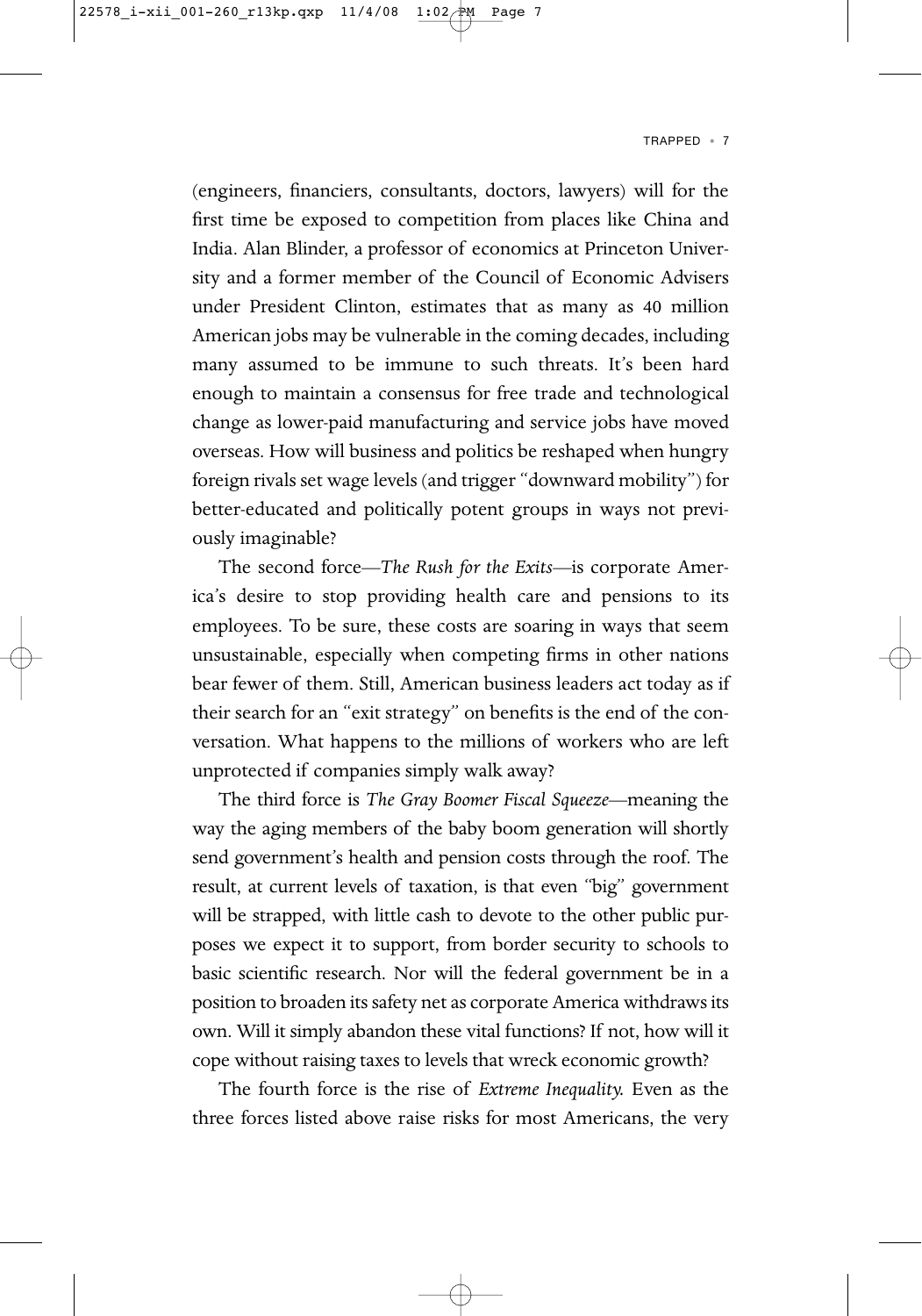top of the wealth and income scale is pulling away at levels never before seen. Yet it's clear that many of the winners are reaping the rewards not of the "free market," but of clubby, manipulated schemes that are as likely to reward failure as success. Bankers who pocketed millions peddling subprime mortgages retire to their country clubs while the rest of us are left holding the bag. CEOs who preside over tumbling stock prices routinely walk away with tens of millions for their trouble; hedge fund managers who barely beat the S&P commonly earn such princely sums in a year. At what point does the ubiquity of the undeserving rich become so corrosive in a democracy that it sparks a backlash that wrongly discredits capitalism altogether?

The collision of these forces will expose much of our traditional thinking as dangerously flawed. It will also hurtle us toward a moment when fundamental questions are up for grabs in ways not seen since the aftermath of World War II, when the architects of a new economic order sat down to chart a course beyond depression and war. Can middle-class societies be sustained in wealthy nations in an era of globalization? Can democracy survive the emergence of extreme inequality? How will these trends affect our posture toward the hopes of the developing world? Can Americans build secure and happy lives amid this tumult?

## SIX DEAD IDEAS

The answers to these questions will depend on how quickly we escape the pernicious influence of six Dead Ideas:

• **The Kids Will Earn More Than We Do.** Broadly rising incomes have been considered an American birthright. This pattern of generational advance is now at risk for as much as half the population.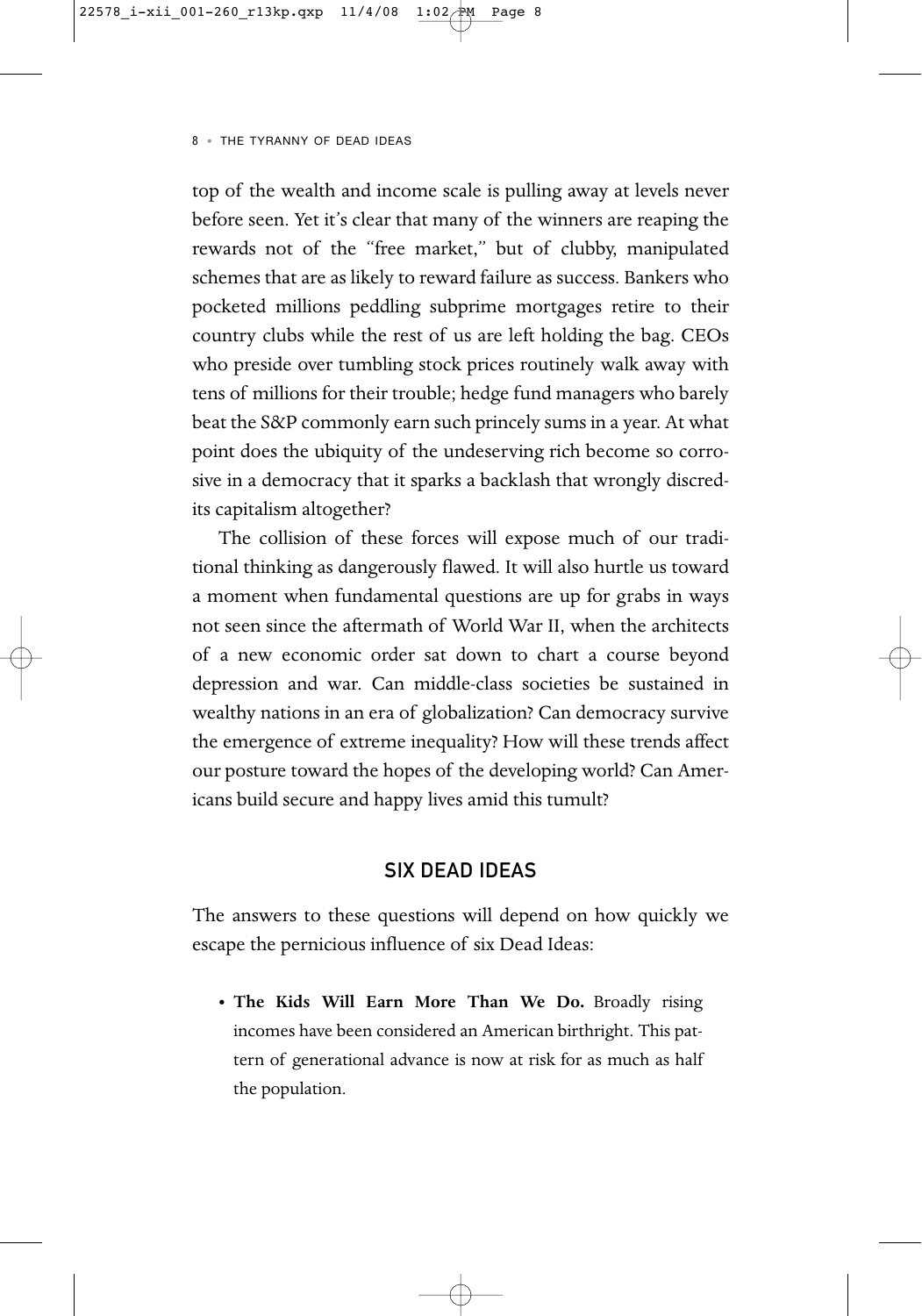- **Free Trade Is "Good" (No Matter How Many People Get Hurt).** Though millions of people may be hurt by foreign competition, we're told, the overall gains from free trade so outweigh any downside that it is folly to question its ultimate advantages.
- **Your Company Should Take Care of You.** Business (not government) must fund and manage much of our health and pension benefits, this idea holds, or else we risk becoming socialist.
- **Taxes Hurt the Economy (and They're Always Too High).** The truth is that taxes are going up no matter who is in power in the next decade, and the economy will be fine. We won't turn into France or Sweden.
- **Schools Are a Local Matter.** Americans need more skills to maintain our living standards as developing economies rise up to compete with us. America also spends more on schools than nearly every other wealthy nation—with worse results. Yet our unique model of "local control" and funding of schools remains sacrosanct.
- **Money Follows Merit.** The most cherished illusion of today's educated class is that market capitalism is a meritocracy—that is, a system in which people basically end up, in economic terms, where they deserve to.

As we'll see, the persistence of these Dead Ideas generally involves a *failure to adapt to new circumstances,* a recurring feature of human thought and behavior. In that sense, these outworn concepts are part of a broader phenomenon that afflicts every organization and each of us as individuals. The question at the heart of this book—"Are old ways of thinking preventing America from adapting to the challenges now posed by globalization?"—is thus surprisingly kin to such questions as "Why didn't newspapers realize more quickly that the Internet posed a fundamental threat to their business?" and even to questions like "Why doesn't John see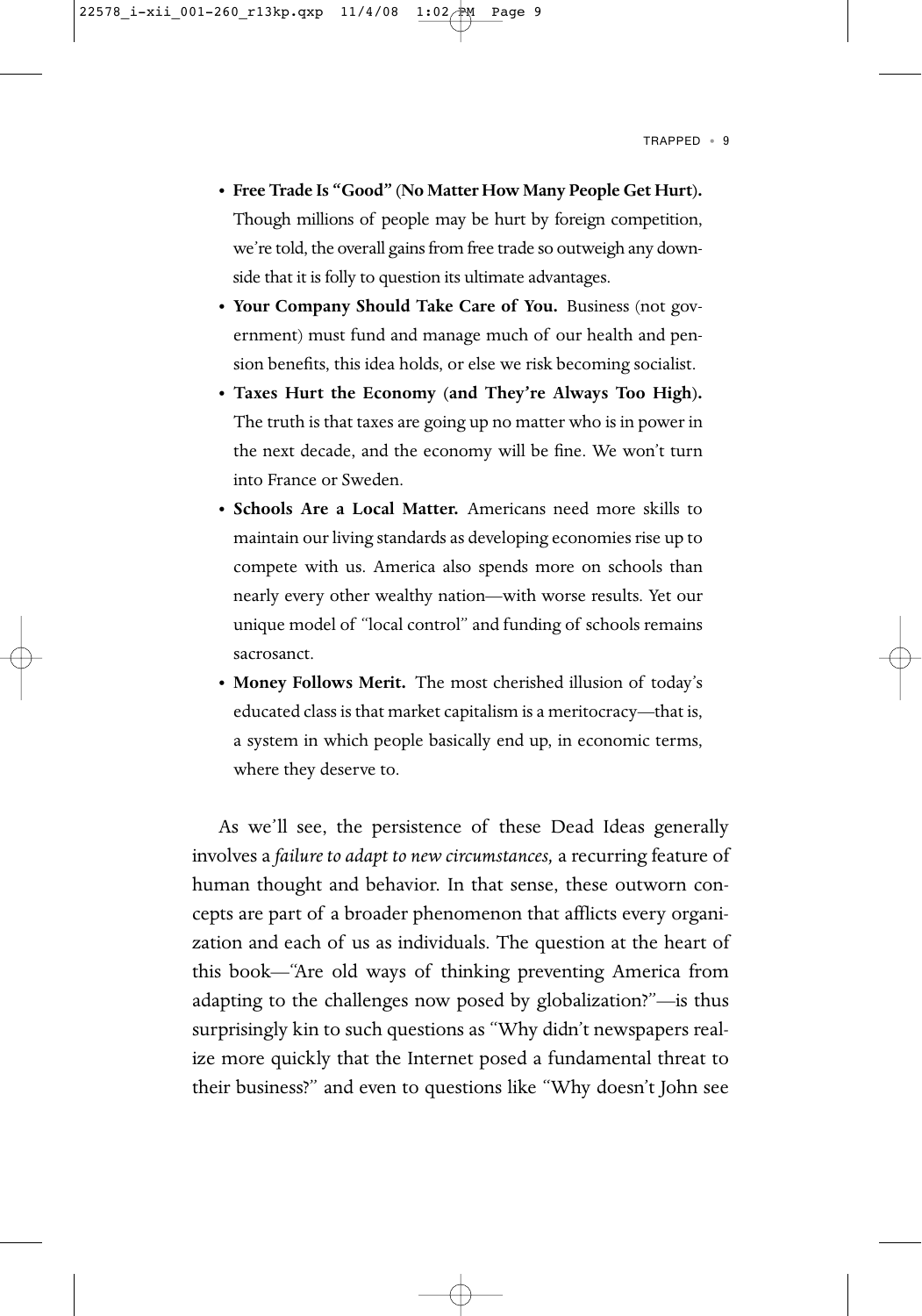that Emily's new job means that he needs to help more with the kids?" In each instance, intellectual and emotional inertia traps people in antiquated ways of thinking even though circumstances radically change. You can't develop a strategy for a country or a company (let alone for yourself) if you're blinded by preconceptions that no longer reflect the real world.

When the day of reckoning comes for a Dead Idea, things can change very quickly—and also very painfully. In the fall of 2008, for example, we witnessed the dramatic implosion of the idea that "Financial Markets Can Regulate Themselves." Within a matter of weeks, as markets tumbled and seemingly impregnable financial institutions collapsed, old ideas and convictions had to be tossed aside and massive new government interventions put in place by an ideologically conservative administration that only days before had deified free markets. If this Dead Idea had been uncovered and exploded earlier, a great deal of turmoil and suffering could have been avoided. In much the same way, other Dead Ideas are waiting now to ensnare us if we fail to open our minds and to act. What's more, while the fallout from today's financial crisis is serious, it will also be temporary; the system will almost certainly be restored to health within a few years. In the longer term, the consequences of failing to bury the Dead Ideas at the core of this book are far greater.

Our aim in the pages ahead, therefore, is to unearth premises so deeply ingrained in American economic life that they've essentially become invisible. They're just "the way things are." We're going to dig these ideas up, brush off the dirt, turn them over in the light, and assess why they no longer make sense. Moreover, it's perfectly safe to try this at home. Breaking free of Dead Ideas entails three steps:

FIRST: IDENTIFY THE DEAD IDEAS THAT MATTER. At any given time there are dozens of Dead Ideas in our public life, and hundreds if not thousands across our business and personal lives. Truth is, most of us probably couldn't get through the day without a few Dead Ideas.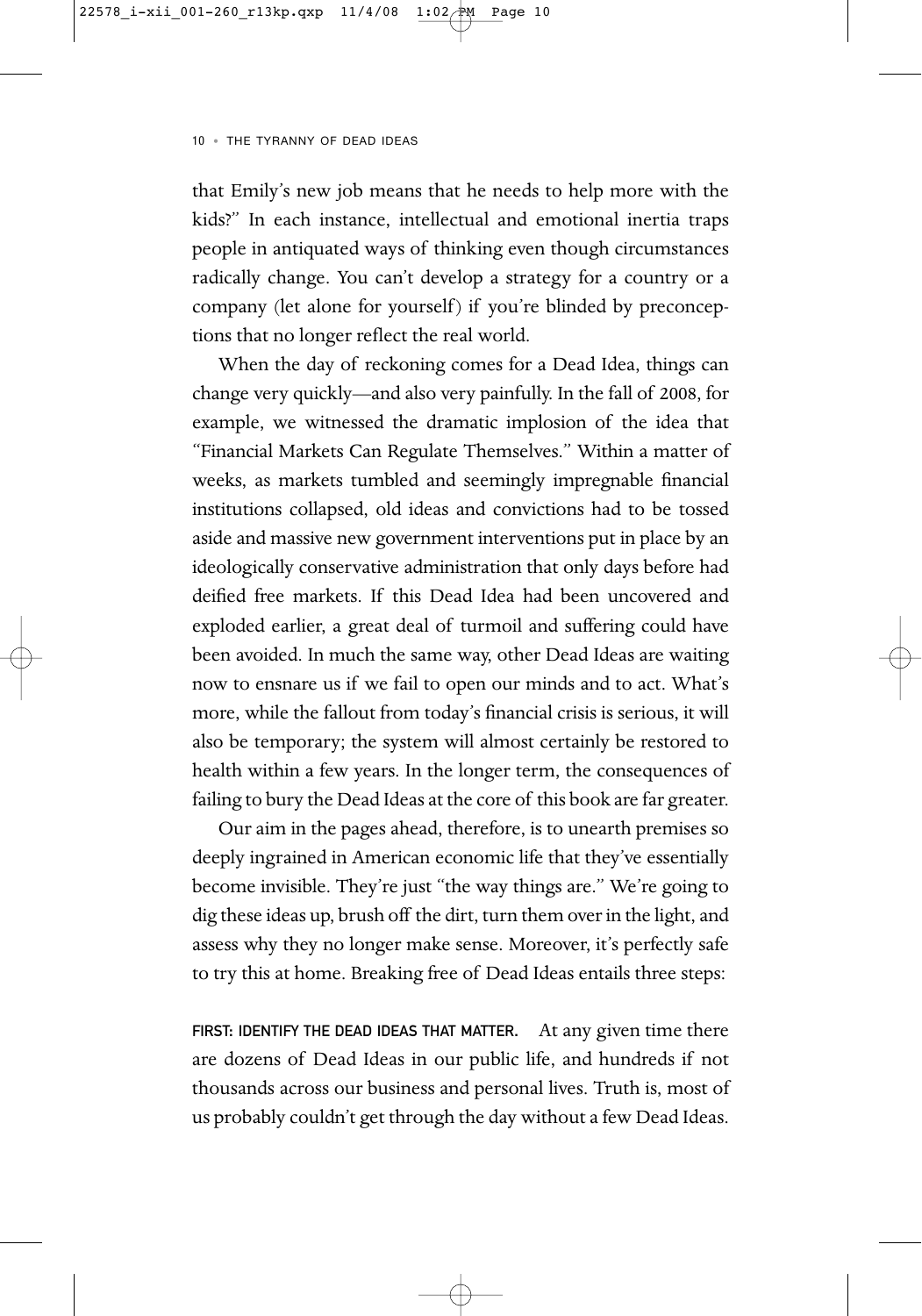In my professional life, for example, I cling to the idea that "Rational Analysis Can Lead to Constructive Change"—which, if you've read any history, may never have been that "alive" an idea in the first place. But only a handful of Dead Ideas are big enough to pose fundamental threats; fewer still have the power to shape the fate of a society. Until the middle of the nineteenth century, for example, millions of Americans believed that "An Economy Based on White Human Beings Owning Black Human Beings Is Moral and Sustainable." This idea seems grotesque and preposterous to us now, but it determined the contours of countless lives. Similarly, before 1920 it was perfectly reasonable in the United States to think that "Democracy Does Not Require Extending the Vote to Women." Before 1913, when the Federal Reserve was established, sophisticated businesspeople believed that "Economic Stability Can Be Maintained Without a Central Monetary Authority." Today, on the international scene, many Western societies believe that "The United Nations Security Council Should Have the Same Permanent Members It Had in 1945," even though Britain and France are arguably less consequential in global affairs than rising powers like India. The list goes on.

Since there are so many potential Dead Ideas to choose from, the key in any effort to improve the prospects of a country or a company is to focus on the ones that are truly *strategic.* We need to step back from the rush of events to identify the premises that are central to an entity's fate. For a company it may be assumptions about key customers or competitors or technologies. ("Japan Will Never Be Able to Compete with American Car Manufacturers" was an idea that needed puncturing in 1980, for example.) For an individual it may involve a tough-minded assessment of personal strengths and weaknesses. For the United States as it strives to adapt successfully to the twenty-first-century global economy, the six Dead Ideas in this book have the combination of high stakes and "sacred cow" status that give them the power to derail America's future success.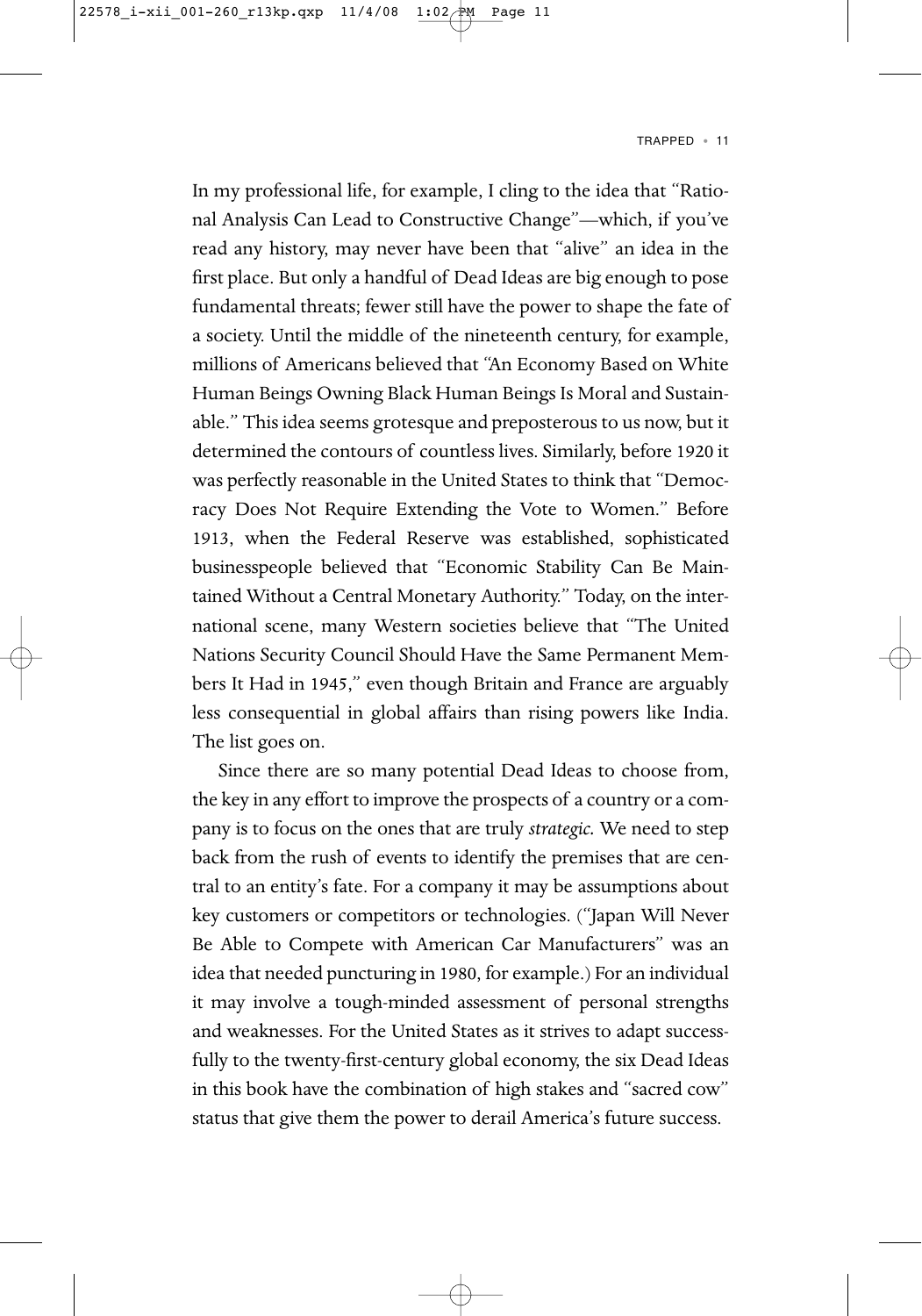SECOND: UNDERSTAND EACH DEAD IDEA'S "STORY." We can't move past a Dead Idea without first understanding the source of its power. Where did it come from? Why did it once seem to make sense? What has changed that now makes it useless or wrong or harmful? Who has a stake in its persistence nonetheless? We'll examine these and related questions through a mini-biography of each Dead Idea in part one of the book. The mere act of reviewing the history and trajectory of an idea, and dissecting the assumptions and circumstances that gave rise to it, almost immediately opens our minds to alternative ways of thinking that make more sense.

THIRD: REACH FOR NEW (AND PARADOXICAL) WAYS OF THINKING. The final step, based on a clear-eyed assessment of current trends, is to identify the new ways of thinking that are not only needed to thrive but almost certain to come to pass because they better reflect new realities. As we'll see in part two of the book, these "Destined Ideas" often seem taboo or paradoxical, because conventional wisdom has become so disconnected from the facts that ideas that should be obvious (or soon will be) appear counterintuitive or startling or otherwise "off." Don't be fooled: the fact that they appear this way only speaks to how skewed our vision has become. It's helpful to frame these Destined Ideas as paradoxes, because doing so forces us to reconcile apparent contradictions that exist only because our thinking today is faulty. As we'll see when we get to such Destined Ideas as "Only Government Can Save Business," "Only Business Can Save Liberalism," and "Only Higher Taxes Can Save the Economy," the mental exercise of embracing paradoxes has the power to stretch our minds as well.

Identify the Dead Ideas that matter; understand each one's story; and reach for new and paradoxical ways of thinking. This process is so straightforward, it's difficult to understand why we keep